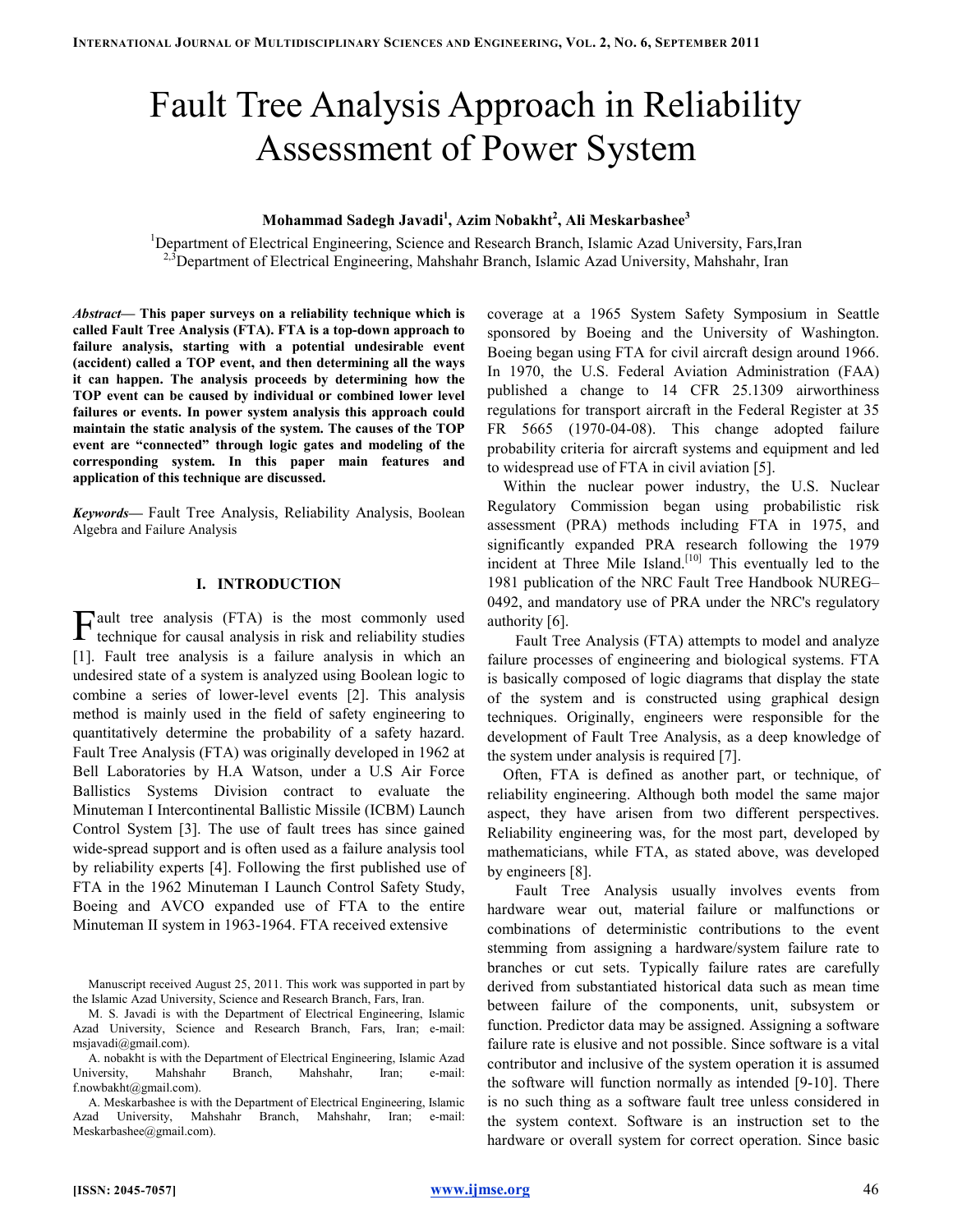software events do not fail in the physical sense, attempting to predict manifestation of software faults or coding errors with any reliability or accuracy is impossible, unless assumptions are made [11]. Predicting and assigning human error rates is not the primary intent of a fault tree analysis, but may be attempted to gain some knowledge of what happens with improper human input or intervention at the wrong time [12].

FTA can be used as a valuable design tool, can identify potential accidents, and can eliminate costly design changes. It can also be used as a diagnostic tool, predicting the most likely system failure in a system breakdown. FTA is used in safety engineering and in all major fields of engineering [13].

### II. THEORETICAL CONSIDERATIONS -ANALYTICAL TREES

Analytical trees are graphic representations or pictures of a project or event. They use deductive reasoning in that they start with a general top event or output event and develop down through the branches to specific input events that must occur in order for the output to be generated. Analytical trees are called trees because their structure resembles a tree, narrow at the top with a single event symbol and then branching out as the tree is developed [14].

Negative analytical trees or fault trees are excellent troubleshooting tools. They can be used to prevent or identify failures prior to their occurrence, but are more frequently used to analyze accidents or as investigative tools to pinpoint failures. When an accident or failure occurs, the root cause of the negative event can be identified [15].

Each event is analyzed by asking, "How could this happen?" In answering this question, the primary causes and how they interact to produce an undesired event are identified. This logic process continues until all potential causes have been identified.

Throughout this process, a tree diagram is used to record the events as they are identified. Tree branches stop when all events leading to the negative event are complete. Symbols are used to represent various events and describe relationships:

AND gate - represents a condition in which all the events shown below the gate (input gate) must be present for the event shown above the gate (output event) to occur. This means the output event will occur only if all of the input events exist simultaneously.

OR gate - represents a situation in which any of the events shown below the gate (input gate) will lead to the event shown above the gate (output event). The event will occur if only one or any combination of the input events exists.

There are five types of event symbols:

1. Rectangle - The rectangle is the main building block for the analytical tree. It represents the negative event and is located at the top of the tree and can be located throughout the tree to indicate other events capable of being broken down further. This is the only symbol that will have a logic gate and input events below it.

- 2. Circle A circle represents a base event in the tree. These are found on the bottom tiers of the tree and require no further development or breakdown. There are no gates or events below the base event.
- 3. Diamond The diamond identifies an undeveloped terminal event. Such an event is one not fully developed because of a lack of information or significance. A fault tree branch can end with a diamond. For example, most projects require personnel, procedures, and hardware. The tree developer may decide to concentrate on the personnel aspect of the procedure and not the hardware or procedural aspects. In this case the developer would use diamonds to show "procedures" and "hardware" as undeveloped terminal events.
- 4. Oval An oval symbol represents a special situation that can only happen if certain circumstances occur. This is spelled out in the oval symbol. An example of this might be if switches must be thrown in a specific sequence before an action takes place.
- 5. Triangle The triangle signifies a transfer of a fault tree branch to another location within the tree. Where a triangle connects to the tree with an arrow, everything shown below the connection point transfers to another area of the tree. This area is identified by a corresponding triangle that is connected to the tree with a vertical line. Letters, numbers or figures identify one set of transfer symbols from another. To maintain the simplicity of the analytical tree, the transfer symbol should be used sparingly.

#### III. FAULT TREE ANALYSIS METHODOLOGY

Events in a fault tree are associated with statistical probabilities. For example, component failures typically occur at some constant failure rate  $\lambda$  (a constant hazard function). In this simplest case, failure probability depends on the rate  $\lambda$  and the exposure time t:

$$
P = 1 - Exp(-\lambda t)
$$
  
\n
$$
P \approx \lambda t, \lambda t < 0.1
$$
 (1)

A fault tree is often normalized to a given time interval, such as a flight hour or an average mission time. Event probabilities depend on the relationship of the event hazard function to this interval.

Unlike conventional logic gate diagrams in which inputs and outputs hold the binary values of TRUE (1) or FALSE (0), the gates in a fault tree output probabilities related to the set operations of Boolean logic. The probability of a gate's output event depends on the input event probabilities.

An AND gate represents a combination of independent events. That is, the probability of any input event to an AND gate is unaffected by any other input event to the same gate. In set theoretic terms, this is equivalent to the intersection of the input event sets, and the probability of the AND gate output is given by: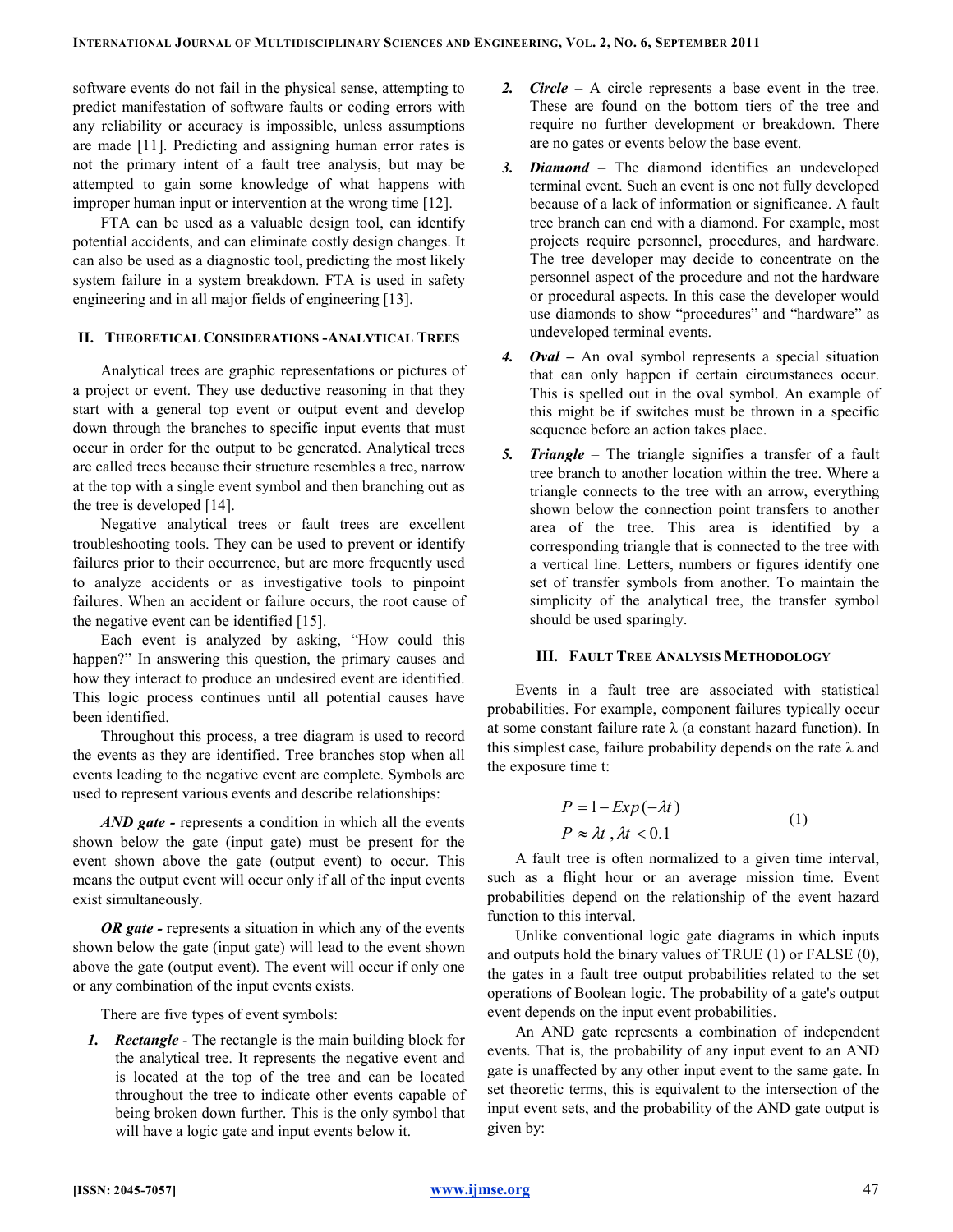$P(A \text{ and } B) = P(A \cap B) = P(A) P(B)$ 

An OR gate, on the other hand, corresponds to set union:

$$
P(A \text{ or } B) = P(A \cup B) = P(A) + P(B) - P(A \cap B)
$$

Since failure probabilities on fault trees tend to be small (less than .01),  $P(A \cap B)$  usually becomes a very small error term, and the output of an OR gate may be conservatively approximated by using an assumption that the inputs are mutually exclusive events:

$$
P(A \text{ or } B) \approx P(A) + P(B), P(A \cap B) \approx 0
$$

An exclusive OR gate with two inputs represents the probability that one or the other input, but not both, occurs:

$$
P(A \text{ xor } B) = P(A) + P(B) - 2P(A \cap B)
$$

Again, since P(A∩B) usually becomes a very small error term, the exclusive OR gate has limited value in a fault tree.

#### FTA involves the following steps:

- 1. Define the top event.
- 2. Know the system.
- 3. Construct the tree.
- 4. Validate the tree.
- 5. Evaluate the tree.
- 6. Study tradeoffs.
- 7. Consider alternatives and recommend action.
	- 1- Define the top even To define the top event the type of failure to be investigated must be identified. This could be whatever the end result of an incident may have been, such as a forklift overturning. Determine all the undesired events in operating a system. Separate this list into groups having common characteristics. Several FTAs may be necessary to study a system completely. Finally, one event should be established representing all events within each group. This event becomes the undesired event to study.
	- 2- Know the system All available information about the system and its environment should be studied. A job analysis may prove helpful in determining the necessary information.
	- 3- Construct the fault tree This step is perhaps the simplest because only the few symbols are involved and the actual construction is pretty straightforward. Principles of construction. The tree must be constructed using the event symbols listed above. It should be kept simple. Maintain a logical, uniform, and consistent format from tier to tier. Use clear, concise titles when writing in the event symbols. The logic gates used should be restricted to the AND gate and or gate with constraint symbols used only when

necessary. An example would be the uses of the oval constraint symbol to illustrate a necessary order of events that must happen to have an event occur. The transfer triangle should be used sparingly if at all. The more the transfer triangle is used, the more complicated the tree becomes. The purpose of the tree is to keep the procedure as simple as possible.

- 4- *Validate the tree* This requires allowing a person knowledgeable in the process to review the tree for completeness and accuracy.
- 5- Evaluate the fault tree The tree should then be scrutinized for those areas where improvements in the analysis can be made or where there may be an opportunity to utilize alternative procedures or materials to decrease the hazard.
- 6- Study tradeoffs In this step, any alternative methods that are implemented should be further evaluated. This will allow evaluators to see any problems that may be related with the new procedure prior to implementation.
- 7- Consider alternatives and recommend action This is the last step in the process where corrective action or alternative measures are recommended.

### IV. IMPLEMENTATION OF FAULT TREE ANALYSIS

In implementing of fault tree analysis these step should be noticed:

- Identify the failure effect to be analyzed. Typically this will be a critical effect that must be eliminated or reduced. It should be a complex failure, which may be caused by combinations of other failures, rather than a low-level failure with simple causes. This may be found using other tools, such as Failure Mode and Effects Analysis.
- Write the failure effect in a box at the top-center of the diagram area. Make this a clear phrase that describes the effect as precisely as possible, describing not only what the failure is, but how it occurs. For example, 'carburetor fails when engine reaches full temperature'.
- List failures that may directly contribute to the failure described in step 2. For example, 'fuel delivery failure', 'air intake blockage', etc. When identifying ways in which an item may fail, try looking at the problem from different angles. For example:
- o Excessive stresses and strains.
- o Potential misuse and abuse.
- o Environmental extremes.
- o Natural variation in the system.
- o Failure of dependent systems.
- o Failure of related processes.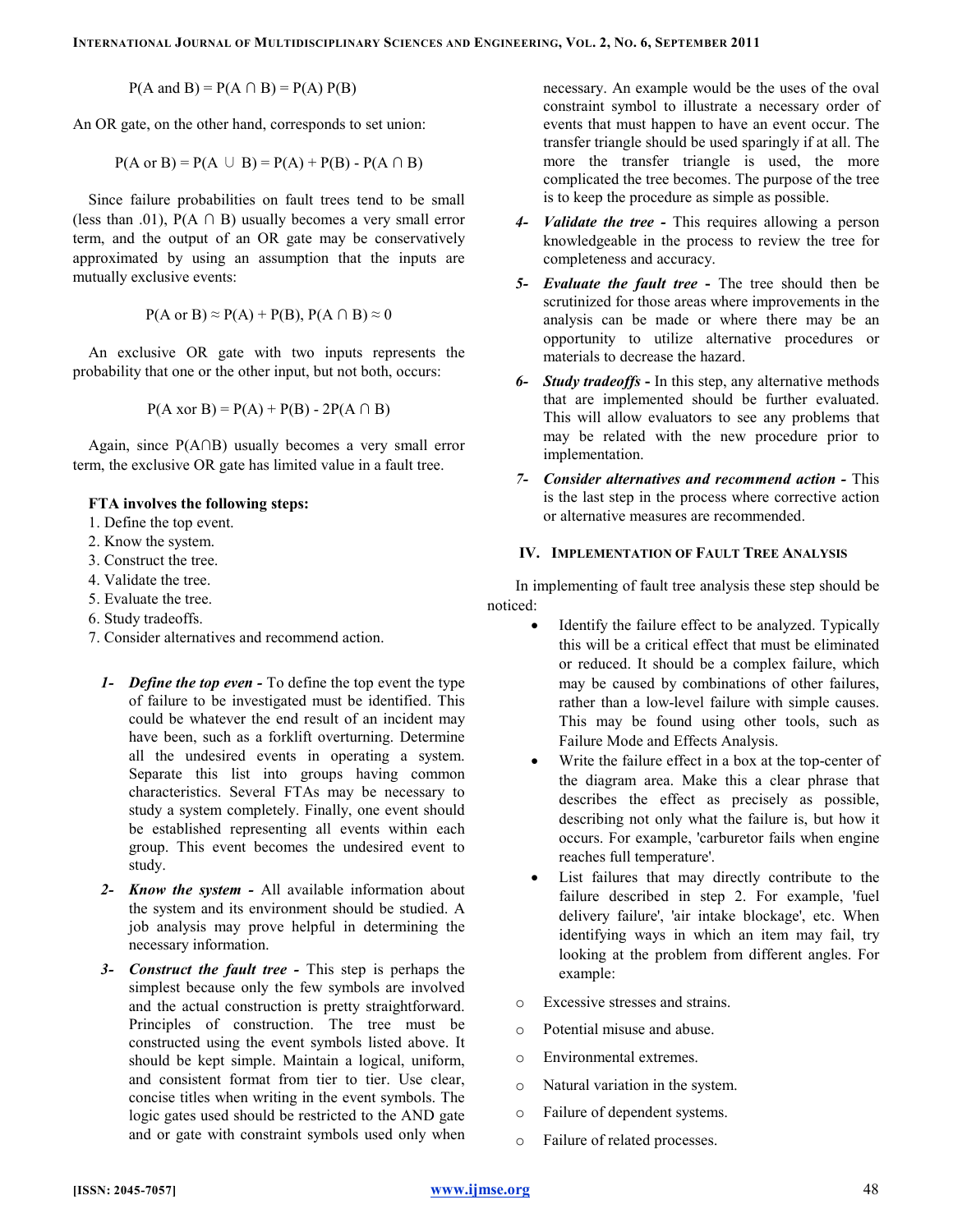

Fig. 1. Grouping failures under gates [10]

- Divide the list of failures in the list derived in step 3 into separate groups, where all members of each group must occur together for the failure in step 2 to occur. For example, 'dirt in fuel' and 'partially blocked jet'. There are three possible outcomes from this:
- a) There is one group, as all failures identified in step 3 must occur together for the failure from step 2 to happen. This is an 'and' group, so draw an 'and' gate under the failure from step 2 and connect this to boxes underneath containing the failures from step 3, as in (a) in the illustration below.
- b) No such groups can be found as any one failure from step 3 can result in the failure effect from step 2. This is an 'or' group, so draw an 'or' gate under the failure from step 2 and connect this to boxes underneath containing the failures from step 3, as shown in (b) in the illustration below.
- c) There are several groups. This is a complex grouping, so draw each group with more than one member under an 'and' gate and connect these gates to an 'or' gate under the failure effect from step 2, as shown in (c) illustrated in Fig.1.

It may also be worth checking whether any 'and' group actually constitutes an independent failure effect. This can be shown with an additional failure box above the 'and' gate.

There may also be additional conditions for a failure or group of failures to occur. For example, environmental or procedural conditions such as 'ambient temperature >50° C' or 'engine idling'. These may be shown with an inhibit gate, as in Fig. 2.



Fig. 2. Adding inhibit gate [12]

- For each failure which has no connections below it, decide whether or not to develop this further by finding other failures which may contribute to it. If the failure is not to be developed on this diagram, draw it in an appropriate box. Thus, if the failure cannot reasonably be developed further, put it in a circle; if it could be developed, but is not appropriate to do this here, and then use a diamond-shaped box. If the failure is to be developed, repeat step 3 to find contributory failures and appropriate gates.
- When the diagram is complete, examine it to draw conclusions and plan for appropriate actions. For example, acting to reduce risks such as critical failures and safety hazards [16].

#### V. CONCLUSION

This paper surveys on the Fault Tree Analysis in modeling of reliability assessment of an engineering system using Boolean algebra. Regardless of complexity of the modeling of large scale system, this approach can be implemented for calculation the reliability indices.

#### **REFERENCES**

- [1] R.U. Nighot, Incorporation substation and switching station related outages in composite system reliability evaluation, MSc. Thesis, College of Graduate Studies and Research, University of Saskatchewan, Canada, 2003.
- [2] C.C. Fong, C.H. Grigg, Bulk power system reliability performance assessment, Reliab. Eng. Syst. Saf. 46 (1994) 25– 31.
- [3] R. Billinton, R.N. Allan, Reliability Evaluation of Engineering Systems: Concepts and Techniques, Plenum Press, New York, 1992.
- [4] M.J. Beshir, T.C. Cheng, A.S.A. Farag, Comparison of two bulk power adequacy assessment programs: TRELSS and COMREL, in: IEEE Transmission and Distribution Conf., Los Angeles, 1996.
- [5] H. Haroonabadi, M.R. Haghifam, Generation reliability evaluation in power markets using Monte Carlo simulation and neural networks, in: 15th International Conf. on Intelligent Sys. Applications to Power Systems, Curitiba, 2009.
- [6] C.L.T. Borges, D.M. Falcao, J.C.O. Mello, A.C.G. Melo, Composite reliability evaluation by sequential Monte Carlo simulation on parallel and distributed processing environments, IEEE Trans. Power Syst. 16 (2) (2001) 203– 209.
- [7] K. Alvehag, Impact of dependencies in risk assessments of power distribution system, Licentiate Thesis, Royal Institute of Technology, Sch. Elec. Eng, Stockholm, Sweden, 2008.
- [8] R. Billinton,W.Li, Reliability Assessment of Electric Power Systems using Monte Carlo Methods, Plenum Press, New York, 1994.
- [9] R. Billinton, S. Kumar, Indices for use in composite generation and transmission system adequacy evaluation, Power Syst. Res. Group 12 (3) (1990) 147–155.
- [10] R.N. Billinton, L. Allan, Salvaderi, Applied Reliability Assessment in Electric Power Systems, IEEE Press, New York, 1991.